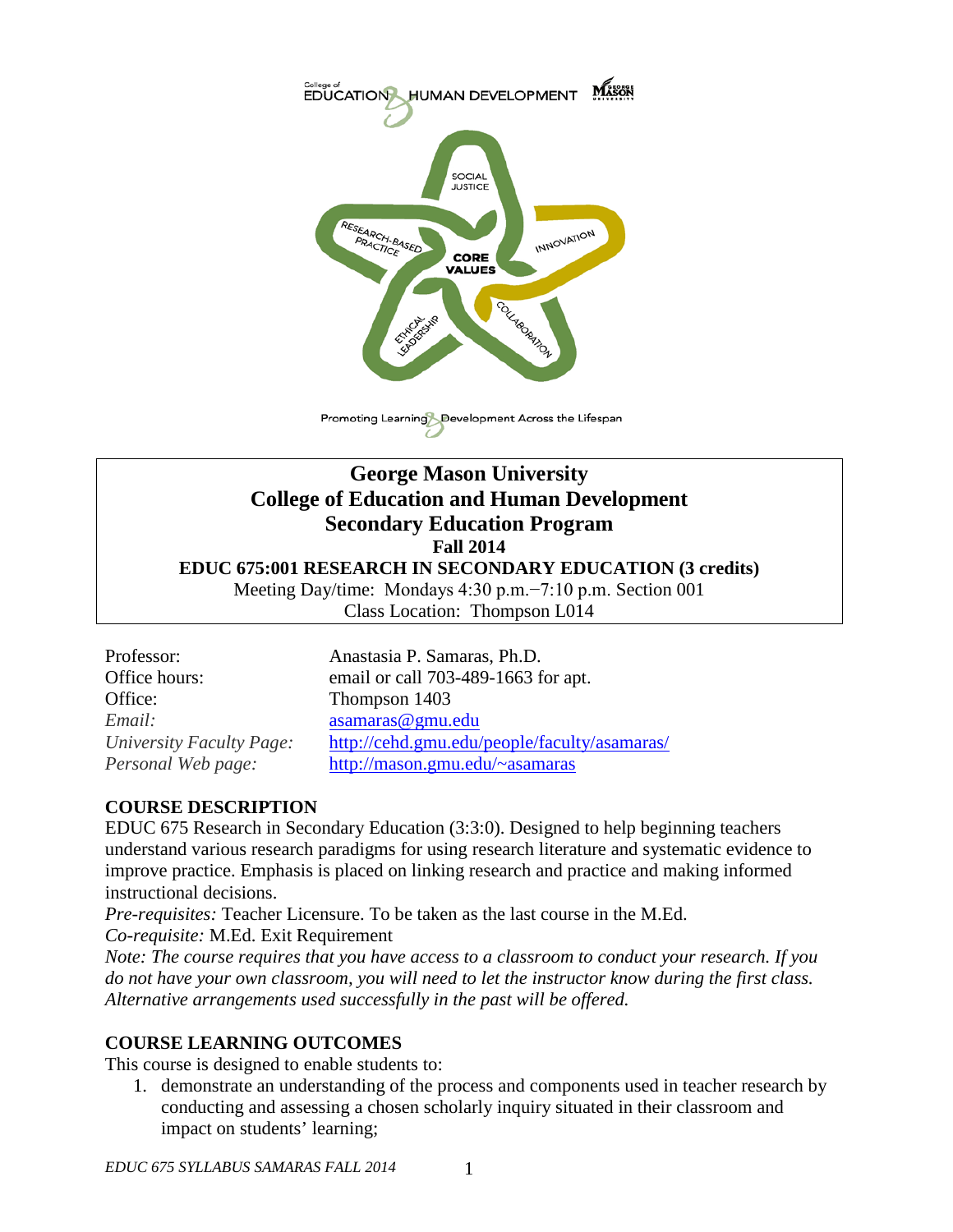- 2. prepare a research proposal which makes explicit links between theory and practice;
- 3. examine ethical considerations when conducting teacher research; conduct teacher research which includes: research question(s), research proposal; review of related literature, methods, data collection/analysis, findings, discussion of impact on students, teacher, and education field; and abstract;
- 4. participate in "critical collaborative inquiries" to gain multiple perspectives in interpreting research and for validation and peer review of research;
- 5. demonstrate integration of national and state standards for content and pedagogy as related to the research question by reflecting on their own teaching practice and its impact on students' learning respective to students' discipline;
- 6. demonstrate skills in the application of technology and use of resources in teacher research.

### **RELATIONSHIP TO PROFESSIONAL STANDARDS**

Students will demonstrate an understanding and application of subject area standards aligned with the *National Content Standards* and identified by their Specialized Professional Association (SPA); and an understanding and application of teaching and learning standards as outlined by *INTASC.* National Content Standards for respective discipline: NCSS, NCTE, NCTM, NSTA

National Council for the Social Studies<http://www.ncss.org/> National Council of Teachers of English<http://www.ncte.org/> National Council of Teachers of Mathematics<http://www.nctm.org/> National Science Teachers Association<http://www.nsta.org/> <http://books.nap.edu/readingroom/books/nses/>

INTASC: Interstate New Teacher [Assistance and Support Consortium](http://www.ccsso.org/content/pdfs/corestrd.pdf) <http://www.ccsso.org/content/pdfs/corestrd.pdf>

Virginia State Standards

- [Virginia Department of Education http://www.pen.k12.va.us/](http://www.pen.k12.va.us/)
- State of Virginia, SOL Resources<http://www.pen.k12.va.us/VDOE/Instruction/sol.html>
- State of Virginia Standards of Learning Test Information <http://www.pen.k12.va.us/VDOE/src/SOLassessments.shtml>

# **CEHD CORE VALUES COMMITMENT**

The College of Education & Human Development is committed to collaboration, ethical leadership, innovation, research-based practice, and social justice. Students are expected to adhere to these principles.<http://cehd.gmu.edu/values/> For additional information on the College of Education and Human Development, visit our website [See [http://gse.gmu.edu/\]](http://gse.gmu.edu/).

# **CEHD PROFESSIONAL DISPOSITIONS**

Students are expected to exhibit professional behaviors and dispositions at all times. [http://cehd.gmu.edu/assets/docs/forms/secondary\\_ed/sec\\_ed\\_handbook.pdf](http://cehd.gmu.edu/assets/docs/forms/secondary_ed/sec_ed_handbook.pdf)

The Graduate School of Education (GSE) expects that all students abide by the following: Students are expected to exhibit professional behavior and dispositions.

*Commitment to the profession*

Promoting exemplary practice Excellence in teaching and learning Advancing the profession Engagement in partnerships

*Commitment to honoring professional ethical standards* Fairness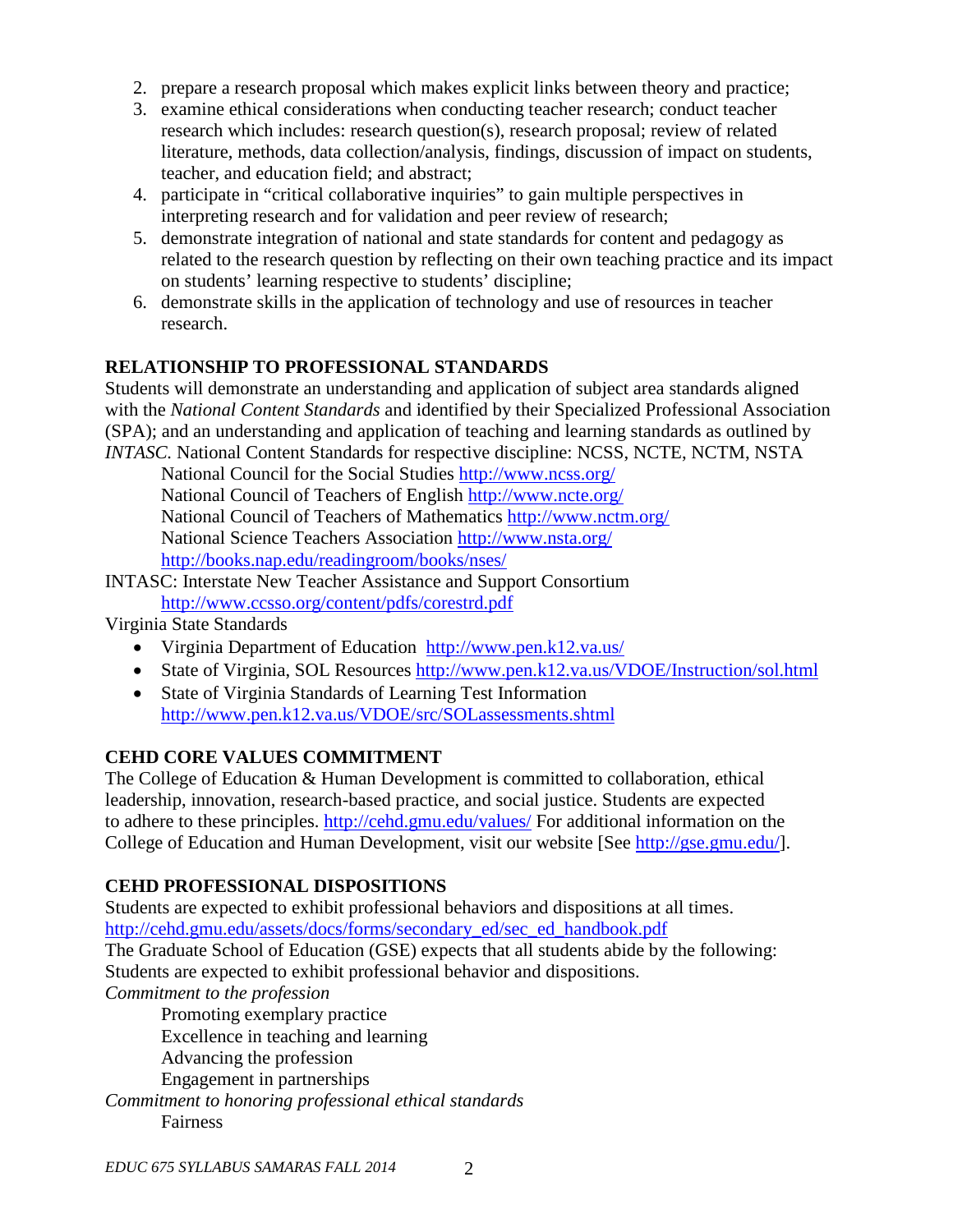Honesty Integrity Trustworthiness Confidentiality Respect for colleagues and students *Commitment to key elements of professional practice* Belief that all individuals have the potential for growth and learning

Persistence in helping individuals succeed

High standards

Safe and supportive learning environments

Systematic planning

Intrinsic motivation

Reciprocal, active learning

Continuous, integrated assessment

Critical thinking

Thoughtful, responsive listening

Active, supportive interactions

Technology-supported learning

Research-based practice

Respect for diverse talents, abilities, and perspectives

Authentic and relevant learning

*Commitment to being a member of a learning community*

Professional dialogue Self-improvement Collective improvement Reflective practice Responsibility Flexibility Collaboration Continuous, lifelong learning

*Commitment to democratic values and social justice* Understanding systemic issues that prevent full participation

Awareness of practices that sustain unequal treatment or unequal voice Advocate for practices that promote equity and access Respects the opinion and dignity of others Sensitive to community and cultural norms Appreciates and integrates multiple perspectives

### **GMU Policies and Resources for Students**

- Students must adhere to the guidelines of the George Mason University Honor Code [See [http://oai.gmu.edu/the-mason-honor-code/\]](http://oai.gmu.edu/the-mason-honor-code/)
- Students must follow the university policy for Responsible Use of Computing [See [http://universitypolicy.gmu.edu/policies/responsible-use-of-computing/\]](http://universitypolicy.gmu.edu/policies/responsible-use-of-computing/).
- Students are responsible for the content of university communications sent to their George Mason University email account and are required to activate their account and check it regularly. All communication from the university, college, school, and program will be sent to students solely through their Mason email account.
- The George Mason University Counseling and Psychological Services (CAPS) staff consists of professional counseling and clinical psychologists, social workers, and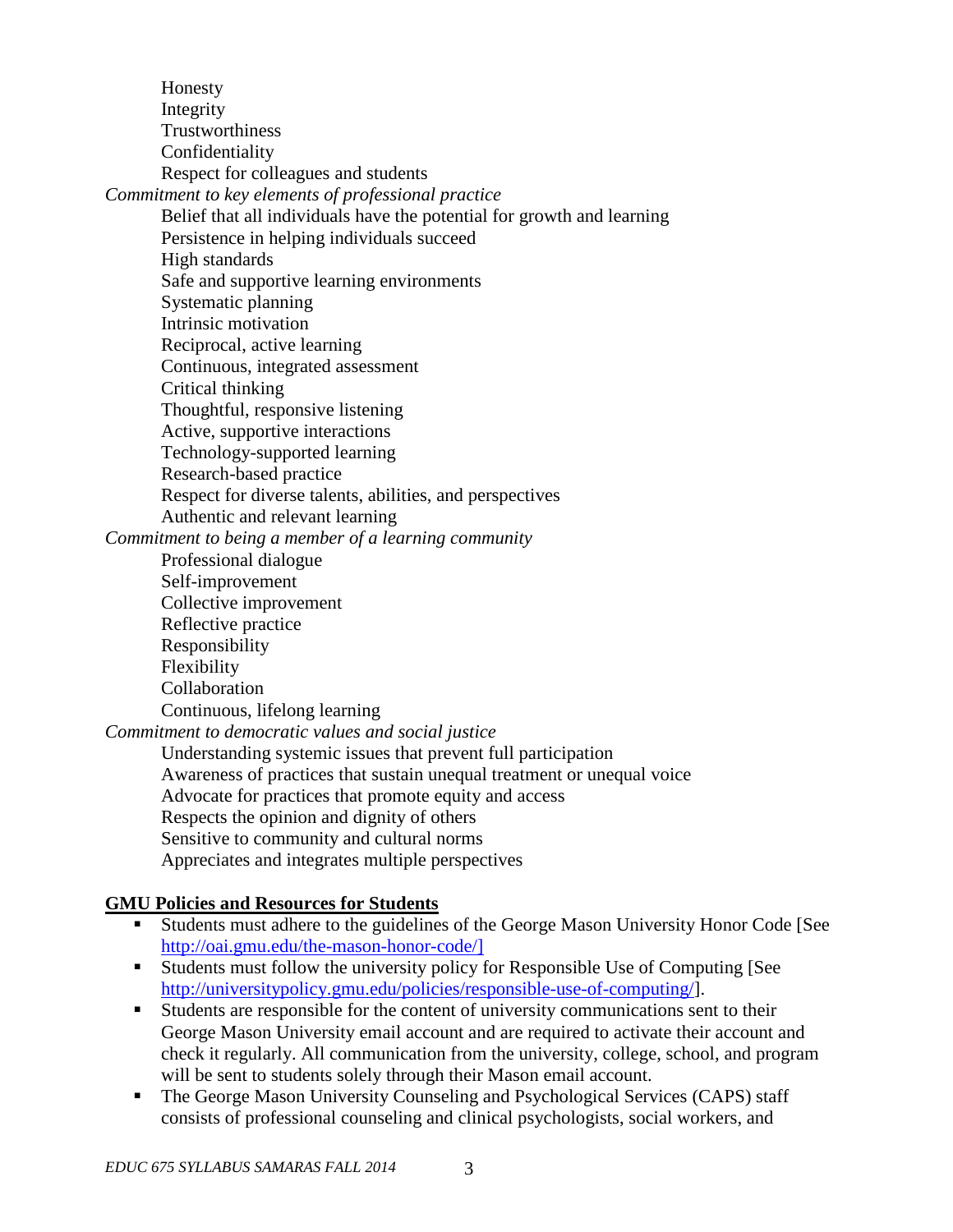counselors who offer a wide range of services (e.g., individual and group counseling, workshops and outreach programs) to enhance students' personal experience and academic performance [See [http://caps.gmu.edu/\]](http://caps.gmu.edu/).

- Students with disabilities who seek accommodations in a course must be registered with the George Mason University Office of Disability Services (ODS) and inform their instructor, in writing, at the beginning of the semester [See [http://ods.gmu.edu/\]](http://ods.gmu.edu/).
- Students must follow the university policy stating that all sound emitting devices shall be turned off during class unless otherwise authorized by the instructor.
- The George Mason University Writing Center staff provides a variety of resources and services (e.g., tutoring, workshops, writing guides, handbooks) intended to support students as they work to construct and share knowledge through writing [See [http://writingcenter.gmu.edu/.](http://writingcenter.gmu.edu/)

# **Emergency Procedures**

You are encouraged to sign up for emergency alerts by visiting the website [https://alert.gmu.edu.](https://alert.gmu.edu/) There are emergency posters in each classroom explaining what to do in the event of crises. Further information about emergency procedures exists on <http://www.gmu.edu/service/cert>

# **NATURE OF COURSE DELIVERY**

The major purpose of this course is for you to learn how to design and conduct a teacher research project and apply it in your classroom in order to improve your teaching and students' learning. The course is designed to promote a professional teaching and learning community with peer review critical friend support. Throughout the course, you are completing a step informally that you will later insert into your final paper. As you build your project with a commitment to each step in the process, it comes together. The course will be taught through a variety of activities to support the development of your teacher research projects involving: whole class and small group discussions, group, pair and group work, online work, and through dialogue and reflections of/in practice. Individual consultations are also built into class time.

# **REQUIRED READINGS**

Samaras, A. P. (2011). *Self-study teacher research: Improving your practice through collaborative inquiry.* Thousand Oaks, CA: Sage.

### *Student Research Exemplars:*

- 1) L. Behling (exemplar spring 14)
- 2) E. Corbin (exemplar spring 14)
- 3) B. Jones (exemplar fall 2012)
- 4) C. Pence (exemplar spring 14)
- 5) T. Perez (exemplar spring 14)
- 6) M. Sawyers (exemplar spring 14)

### **ONLINE STUDENT STUDY GUIDES FOR TEXT**:<http://www.sagepub.com/samaras/>

See Chapter Resources for each chapter:

- [PowerPoint Slides](http://www.sagepub.com/samaras/chapters/PPTs/Ch01PPT.ppt)
- [Self-Study Scholar Advice](http://www.sagepub.com/samaras/chapters/Scholar%20Advice/Ch01ScholarAdvice.pdf)
- [Chapter Summary](http://www.sagepub.com/samaras/chapters/Chapter%20Summaries/Ch01Description.pdf)
- [Discussion Question](http://www.sagepub.com/samaras/chapters/Discussion%20Questions%20and%20Classroom%20Activities/Ch01Discussion.doc)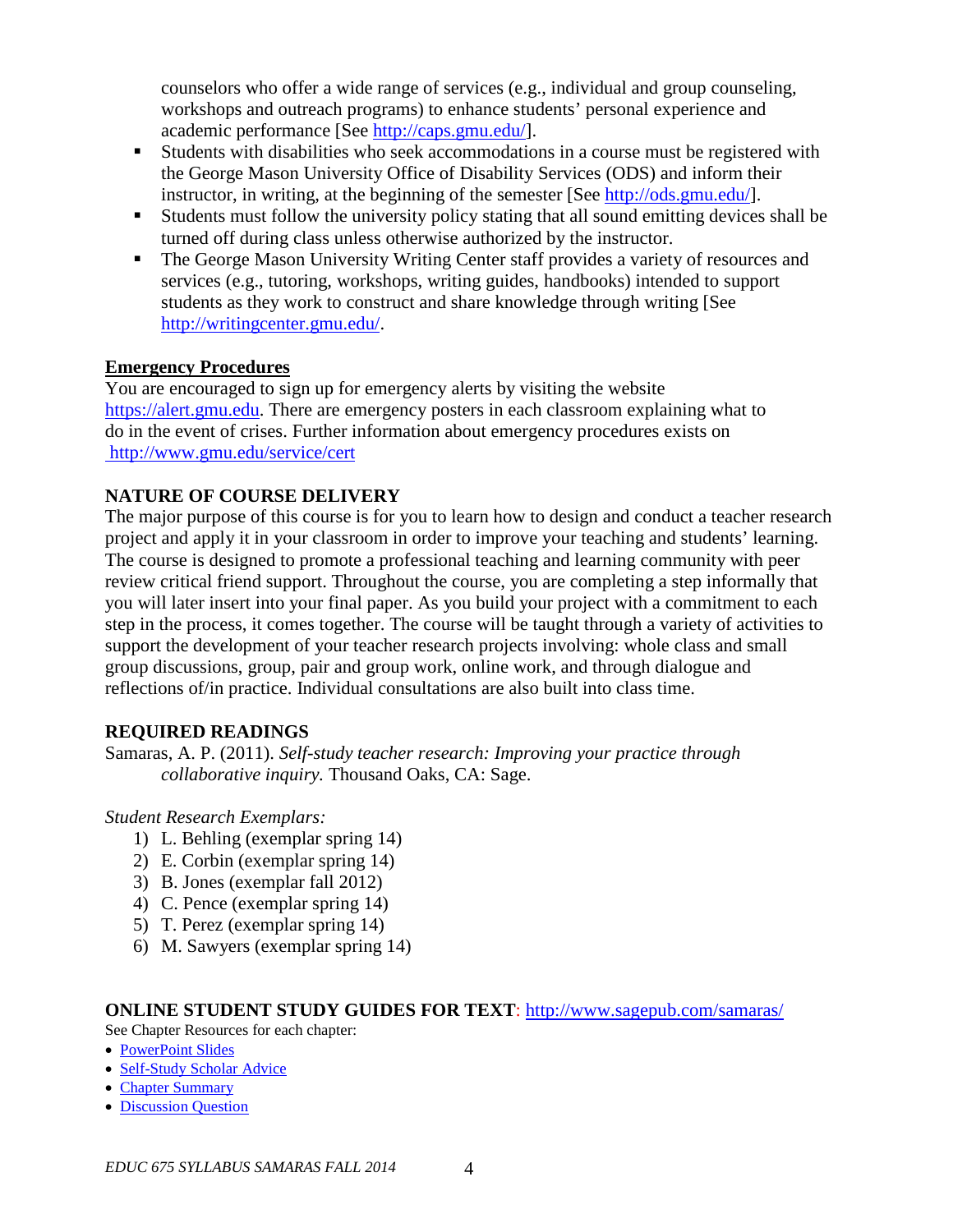**Accompanying Textbook BLOG:** You are encouraged to visit the textbook blog and add comments at [http://teaching-insideout.com/.](http://teaching-insideout.com/) To subscribe, the URL of my RSS feed to my blog is<http://teaching-insideout.com/feed/>

# **ASSSIGNMENTS AND EVALUATION (see text for assignment descriptions)**

You are expected to complete all readings and participate in class and in online discussions with openness, consideration, and effort to "hear for" and "listen to" others as you also seek to be understood. Since this is a professional development course (post licensure), high quality work (i.e., "A" work) is expected on all assignments and in class participation. All written assignments are to be submitted as a file and submitted electronically under the respective Class Discussion Thread on Bb. Title each assignment with your last name and the name of the project/assignment, e.g., Smith.ResProp.09.08.14. Use Times Roman 12 pt font, double-spaced for all assignments.

For full consideration, all assignments are due and posted *electronically* on Bb prior to the beginning of class on the day and time they are due, unless otherwise announced. Come to class prepared to contribute your critical reflections of your own experiences and ideas.

- 1. Attendance and Class and Online Participation (10%)
- 2. Research Draft Components; includes Online Participation (30%) 4 pts each +2
	- 1) Discussion Thread #1: Research Artifact with Photograph
	- 2) Discussion Thread #2: Research Question and Rationale
	- 3) Discussion Thread #3: Data & Pedagogies
	- 4) Discussion Thread #4: Literature Review
	- 5) Discussion Thread #5: Research Proposal
	- 6) Discussion Thread #6: Draft 1
	- 7) Discussion Thread #7: Peer Review of Draft 1
	- 8) Discussion Thread #8: Draft 2
- 3. Teacher Research Project and Presentation (60%)

### **MAKE IT A HABIT TO WRITE REGUALARLY AND SAVE YOUR WORK IN MULTIPLE PLACES.**

### **Attendance and Participation**

Attendance and participation at all classes, for the entire class period is a course expectation and absence will affect your grade. Arriving late twice equals one absence. Successful completion of this course requires attendance at all Face-to-Face classes and active participation in the online critical friend work. Being on time is also essential and lateness will affect your grade. Please notify instructor ahead of time if you will arrive late or if you must miss class. You are responsible in working with your CFT for missed material.

### **Peer Review**

As part of your course participation, you will have the opportunity to work with critical friends as you develop your teacher research project. Critical Friend Inquiries (CFI) are designed for peer review with support and to provide alternative perspectives on interpretation to increase the validity of your research. It is your responsibility to respond to at least one CF for each CFI and on the draft on the class discussion thread. Please be sure that each member of the CFT receives peer review. This is part of your participation grade.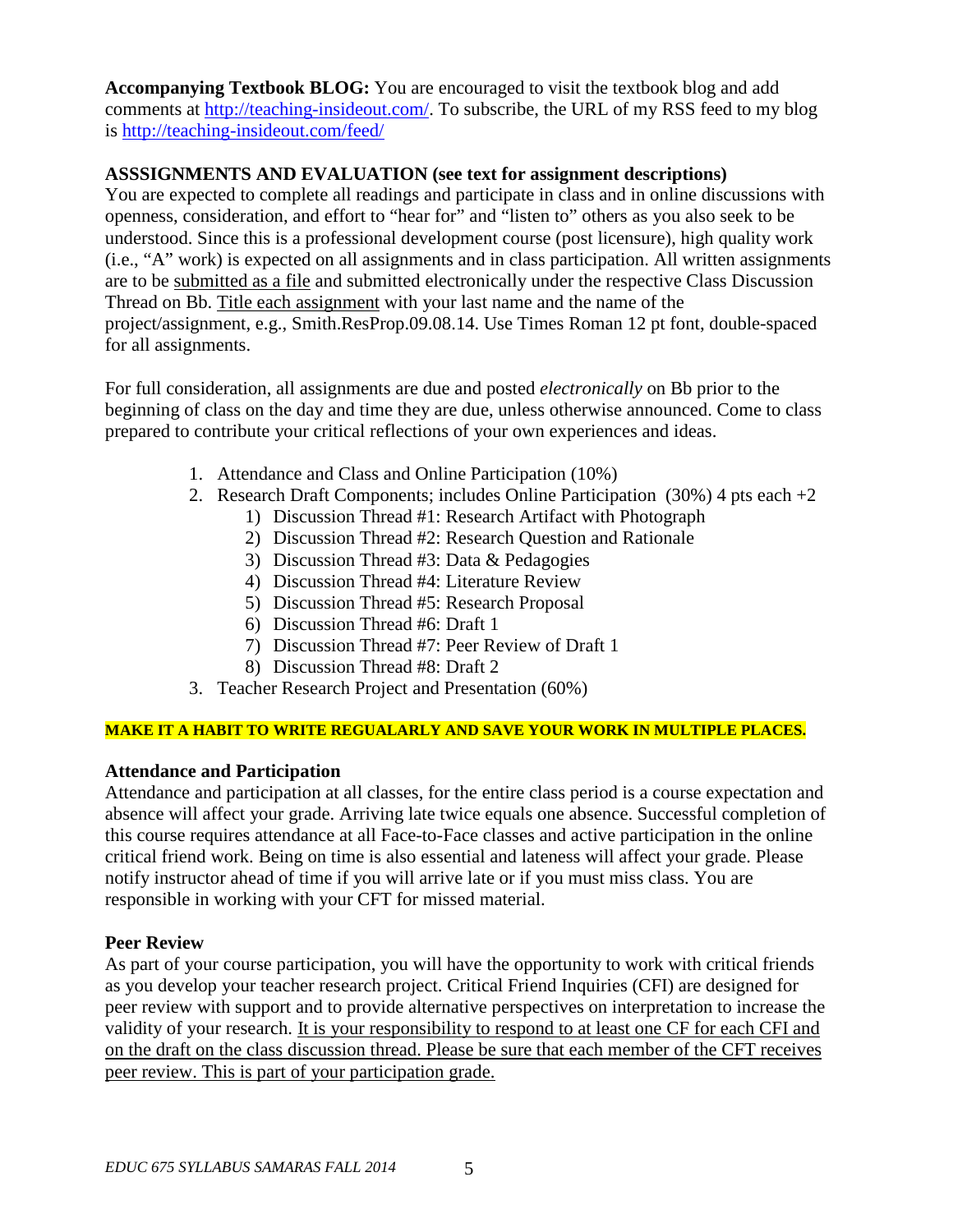Critical friends provide support as well as a feedback loop to improve your practice. It is *critical* to have friends in research but critical friends are *not critical* in their approach with each other (Samaras, 2011). Establish ground rules with "critical friends" and visit them often. Be committed and accountable to each other and check in often.

Your in-class activity involves sharing weekly updates, brainstorming ideas as a teacher about the classroom dilemma you are researching, exchanging ideas for strategies and lessons,and sharing how you are integrating standards in meaningful ways,.

Demonstration of **positive professional dispositions** towards colleagues during peer review along with a willingness to accept constructive criticism is a course expectation and a professional disposition. *Professionals are responsible, ethical, and accountable to each other.*

| Category                 | Exemplary           | Accomplished         | Developing           | Undeveloped      |
|--------------------------|---------------------|----------------------|----------------------|------------------|
|                          | 10 pts.             | 9pts                 | 8 <i>pts</i>         | Below 8 pts      |
| Assignments are          | Successfully        | Completes all        | Does not complete    | Few              |
| central to the           | completes all       | assignments.         | some assignments.    | assignments      |
| development of your      | assignments.        | Participates in      | Does not contribute  | completed.       |
| project. Attendance      | Outstanding and     | discussions and      | to discussions or    | Few              |
| and participation are    | consistent          | activities on a      | activities very      | contributions    |
| critical components of   | participation in    | regular basis;       | often, but generally | to class         |
| this course. It gives    | discussions and     | questions and        | reveals some         | discussions.     |
| you the opportunity to   | class activities.   | comments reveal      | thought and          | Little evidence  |
| learn from and           | Promotes            | thought and          | reflection and some  | of participation |
| contribute to building a | conversation        | reflection and       | contribution from    | and              |
| positive classroom       | focused on the      | contribution from    | assigned readings.   | contribution.    |
| experience and           | topic. Comments     | assigned readings.   | Follows rather than  | Shows little     |
| learning community.      | demonstrate a       | Frequently involves  | leads group          | concern for      |
| Participants contribute  | high level of       | peers in discussion. | activities. Solicits | peers' learning  |
| to each other's          | understanding       | Conducts peer        | some peer            | or input or      |
| learning by actively     | from assigned       | review; Shares       | discussion and peer  | peer review.     |
| listening, exchanging    | readings. Listens   | leadership roles in  | review. Misses       | Misses many      |
| ideas, sharing learning  | actively to peers.  | group work.          | classes. Is late for | classes and is   |
| from reading and         | Embraces peer       |                      | class. Somewhat      | late often.      |
| websites, peer view,     | review; Prompts     |                      | shares leadership    | Does not share   |
| and supporting each      | peer feedback and   |                      | roles in group       | leadership       |
| other's efforts by       | input.              |                      | work.                | roles in group   |
| providing feedback on    | Purposely shares    |                      |                      | work.            |
| <b>Discussion Thread</b> | leadership roles in |                      |                      |                  |
|                          | group work.         |                      |                      |                  |

#### **Participation Rubric**

### **Exit Memos**

At the end of each class, please take 5 minutes to begin to write yourself an exit memo of the **big ideas** you took away from the class and **burning questions** that emerged for you. These memos can become a researcher log which will be useful to the development of your project and can be included in your report appendix.

**Recommended Weekly Researcher Log: See exemplars of logs. Behling exemplar, spring14** It is highly recommended that you keep a researcher log of progress of your teacher research project each week and include it in the appendix of your final report. See Self-Study Research Project Timeline Log in Chapter 2. Table 2.2, pp. 28-29). This is your tentative timeline and tool to self-regulate your progress and the research process.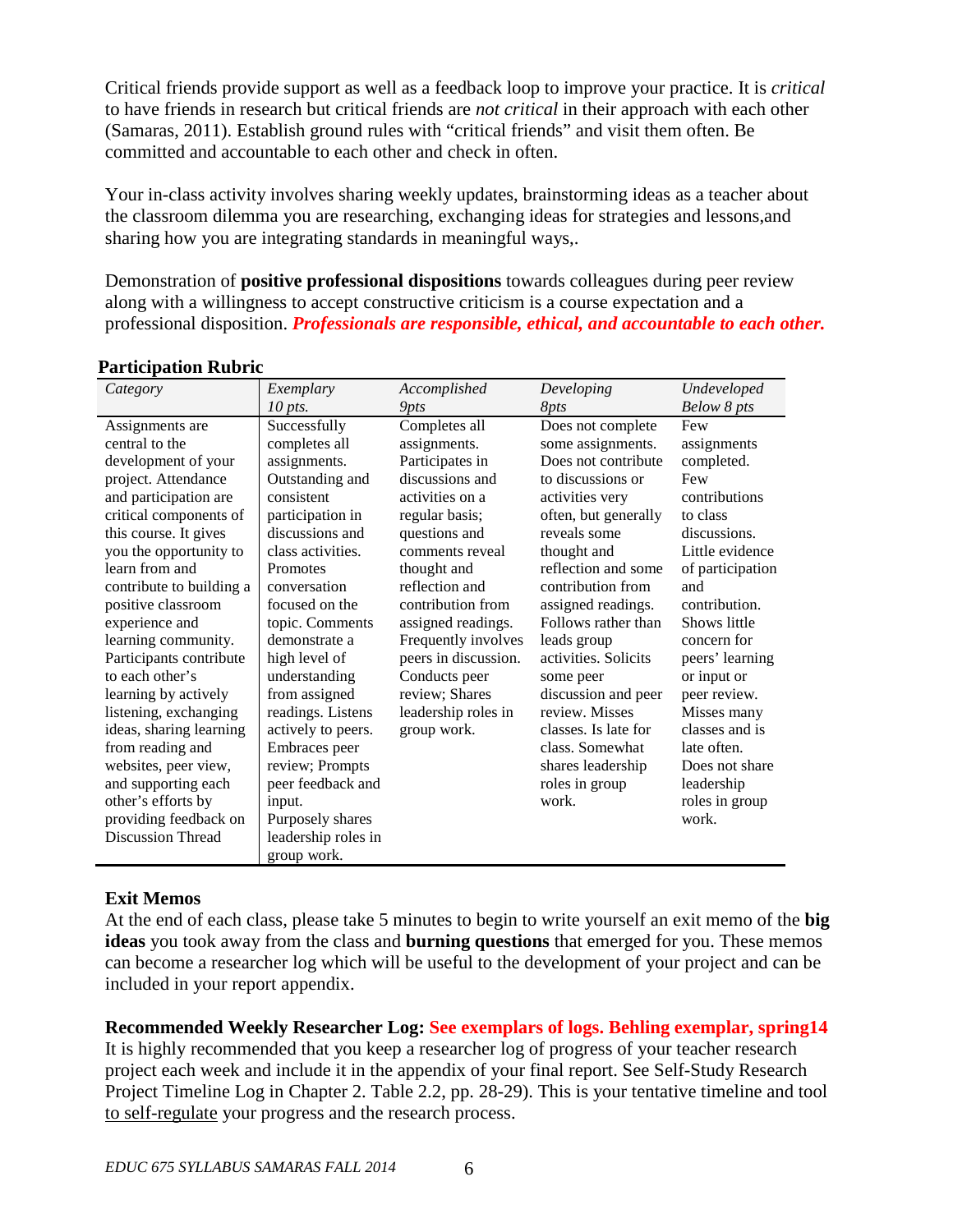### **Teacher Research Project**

All teacher research reports must adhere to APA format. No report binders or covers; just clip. Your project should be useful to you and your students. A written a report that includes the specific headings and subheading are posted on Bb under "Assignment Guidelines" "Research Project Headings Template" Look at the headings at the beginning of the semester so you can see where you are headed.

#### **Performance-Based Assessment (PBA) in Taskstream**

Every student registered for any EDUC course with a required performance-based assessment (will be designated as such in the syllabus) is required to submit this assessment: "Teacher Researcher Project" to TaskStream (regardless of whether a course is an elective, a onetime course or part of an undergraduate minor.) Evaluation of your performance-based assessment will also be provided using TaskStream. Failure to submit the assessment to TaskStream will result in the course instructor reporting the course grade as Incomplete(IN). Unless this grade is changed upon completion of the required TaskStream submission, the IN will convert to an F nine weeks into the following semester.

#### **PBA for EDUC 675, "Research in Secondary Education"** *Teacher Research Project Description and Assessment Rubric (60 points)*

### **Title and Abstract (2 points possible)**

Your title can be as creative as you like—take researcher/artistic license with this. In 125 to 150 words, what was your study about? What was your major finding? Consider the following questions as you draft your title and abstract:

- 1) Have you provided a single, articulate, concise paragraph of no more than 150 words?
- 2) Does you abstract concisely describe your purpose and the context, method, key findings, and significance of your research?

| <b>Grade/Points</b>             | <b>Rubric Description</b>                                                            |
|---------------------------------|--------------------------------------------------------------------------------------|
| $A - t_0 A$                     | Provides a concise (125-150 words) summary that reports factually on the purpose     |
| Exemplary                       | of the study and the methods and procedures to be followed.                          |
| $1.8 - 2$ points                |                                                                                      |
| $B$ to $B+$                     | Provides an identifiable summary (125-150 words) that addresses the purpose of the   |
| Proficient                      | study. Touches on methods and procedures to be followed, but is not sharply          |
| $1.6 - 1.7$ points              | focused.                                                                             |
| C                               | Provides only general statements about the study. Information on methods and         |
| Approaching                     | procedures to be followed is sketchy or missing. Falls short of 125 words or greatly |
| Proficiency                     | exceeds the 150-word limit.                                                          |
| $1.4 - 1.5$ points              |                                                                                      |
| F                               | Student work is so brief, incomplete, or off-topic that any reasonably accurate      |
| Unsatisfactory                  | assessment is impossible.                                                            |
| Less than 1.4 points            |                                                                                      |
| <b>Assessment/Feedback: X/2</b> |                                                                                      |

### **Introduction, Rationale, Area of Focus, and Research Questions (5 points possible)**

Describe the setting, including the community, school, students, and other relevant information. What is the purpose of your study? What problem or issue are you addressing? Describe why the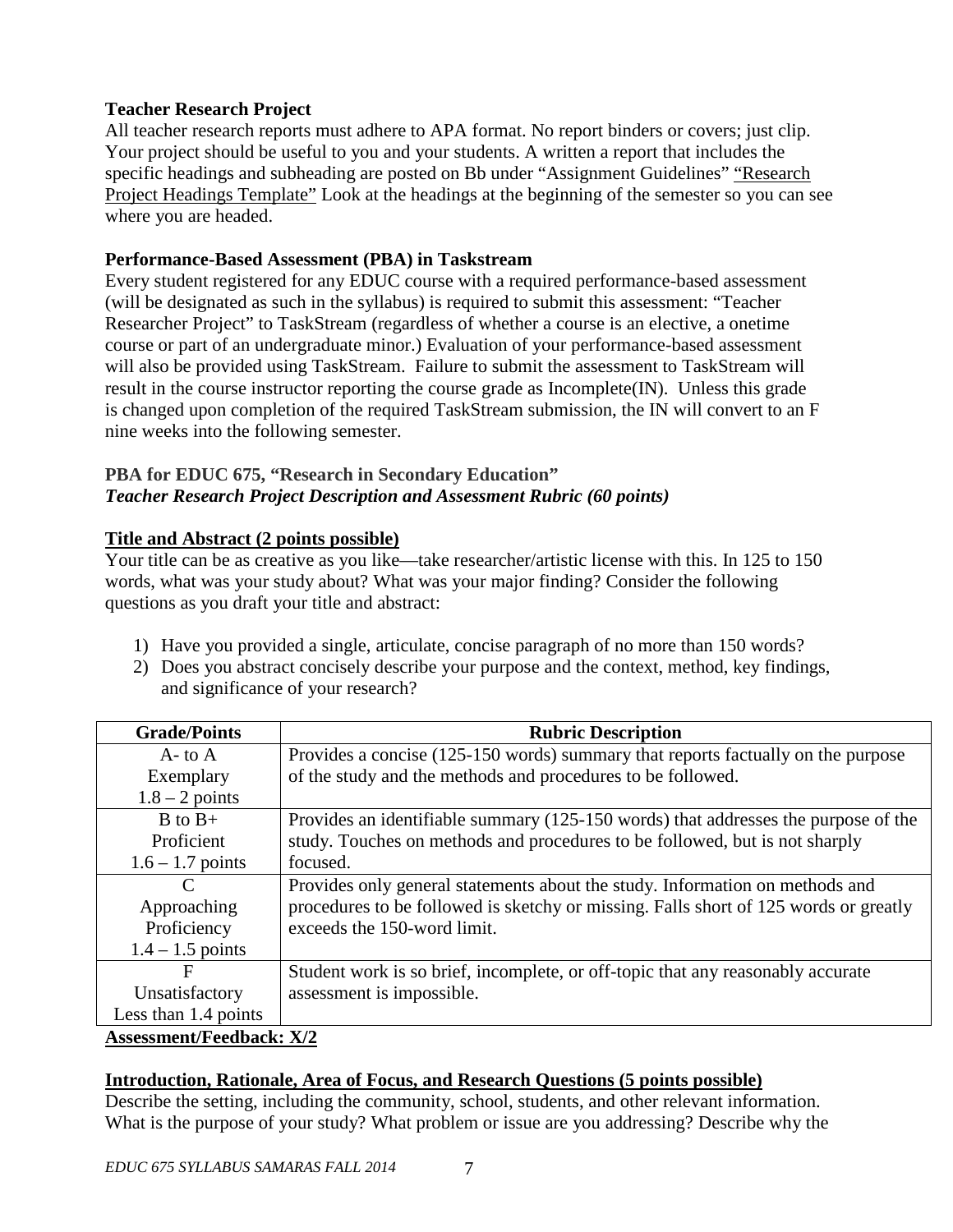concerns are important to you and what your research might help you learn as a result of its conduct. What is its background and significance? How does it relate to your masters curriculum? What is (are) your research question(s)? Do you have a hypothesis? If so, what is it and how did you formulate it? Be sure that your research questions steer you toward a descriptive response. Consider the following questions as you draft your introduction, rationale, area of focus, and research questions:

- 1) Have you explained the outgrowth of your study?
- 2) Have you offered perspectives that shaped this question for you?
- 3) Have you situated the study in terms of explaining the outgrowth of this puzzlement in the context of your work? e.g., your students, classroom, school, district?
- 4) Have you clearly and concisely explained why this research is important? Have you addressed the broader educational and social significance of this research?
- 5) Have you clearly and concisely stated the research problem?
- 6) Have you clearly and concisely stated your main research question and any subquestions?

| <b>Grade/Points</b>                                             | <b>Rubric Description</b>                                                            |
|-----------------------------------------------------------------|--------------------------------------------------------------------------------------|
| $A$ - to $A$                                                    | Establishes a sound context/theoretical framework for the study and a compelling     |
| Exemplary                                                       | rationale for its execution. Clearly and explicitly states the research question and |
| $4.5 - 5$ points                                                | purpose of the study.                                                                |
| $B$ to $B+$                                                     | Provides an adequate context/theoretical framework for the study and a defensible    |
| Proficient                                                      | rationale for its execution, though one or both may be weakly developed. Explicitly  |
| $4 - 4.4$ points                                                | states the research question and purpose of the study.                               |
|                                                                 | Provides minimal information on the context/theoretical framework for the study.     |
| Approaching                                                     | Does not offer a rationale for the study's execution, or does so only superficially. |
| Proficiency                                                     | Explicitly states the research question and purpose of the study.                    |
| $3.5 - 3.9$ points                                              |                                                                                      |
| F                                                               | Student work is so brief, incomplete, or off topic that any reasonably accurate      |
| Unsatisfactory                                                  | assessment is impossible.                                                            |
| Less than 3.5 points                                            |                                                                                      |
| $\Lambda$ coocament $\Gamma$ eedhooks $\mathbf{V}$ $\mathbf{F}$ |                                                                                      |

# **Assessment/Feedback: X/5**

#### **Literature Review (8 points possible)**

In order to properly address a research question you need to be familiar with previous investigations of your topic. You should conduct a literature review in which you cite and synthesize approximately 8-10 sources and discuss how they informed your design. Teacher research appeals to a broad range of research resources, including reports of teachers' experiences. Transitions should connect one annotated source with the next. At the end of the literature review, include a one-paragraph summary of the major discoveries in your review, connecting these to the focus of your study. References must be from refereed journals, books (generally not textbooks), curriculum resources, and scholarly compilations. NOTE: The literature review should emphasize synthesis and analysis (Bloom, 1956, 1984). Use direct quotes sparingly. Craft your literature review as a story of the study of your topic. Consider the following questions as you draft your literature review:

- 1) Did you conduct an ongoing literature review which informed your research?
- 2) Is the review relevant and connected to your study?
- 3) Is the review adequate, coherent, and analytical?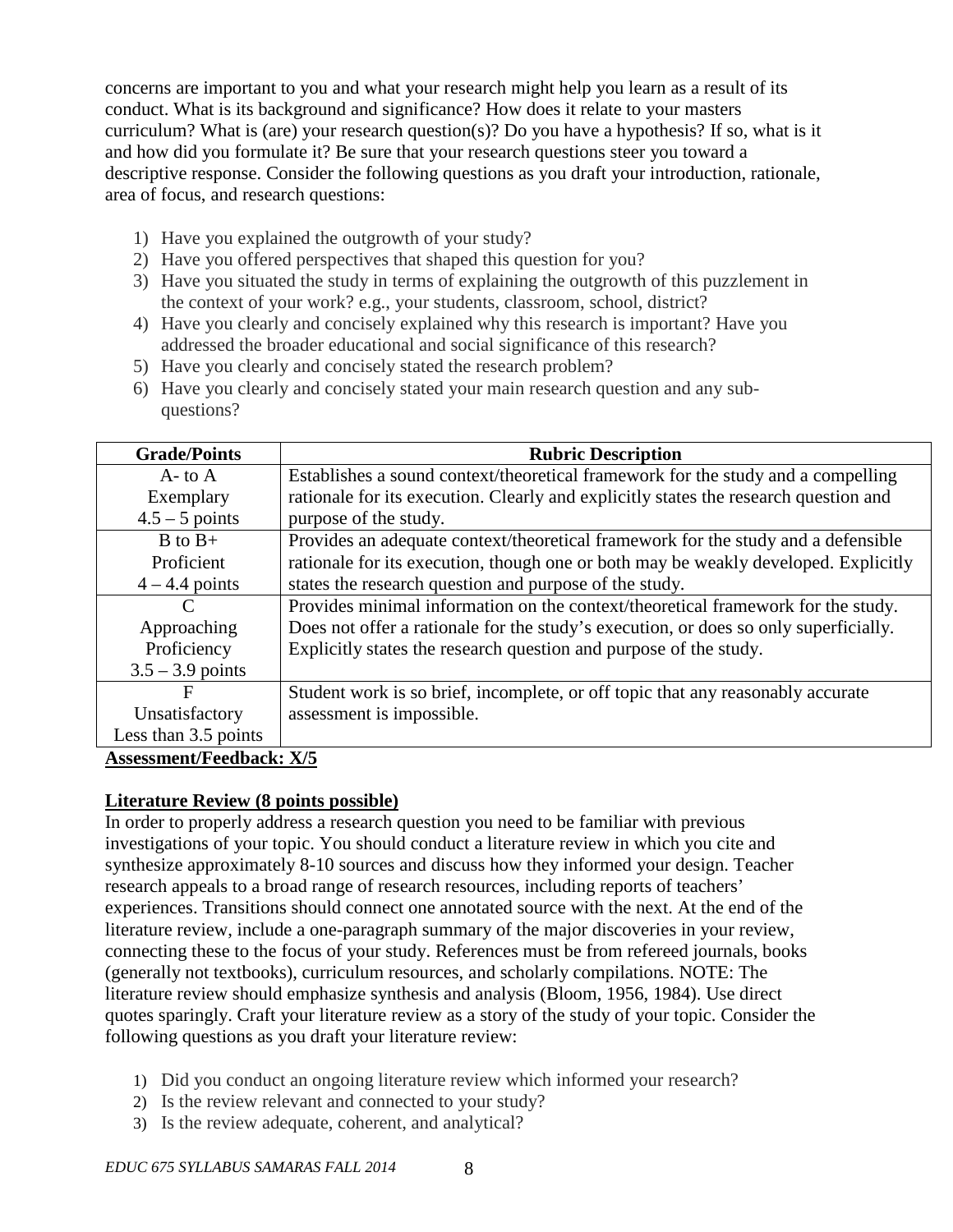- 4) Does the review include references from a variety of sources?
- 5) Is the review integrated into a conceptual framework with a mapping of the theories, literature, and phenomena that help to inform your study?

| <b>Grade/Points</b>             | <b>Rubric Description</b>                                                             |
|---------------------------------|---------------------------------------------------------------------------------------|
| $A$ - to $A$                    | Cites at least 10 peer-reviewed, published reports of empirical research. Highlights  |
| Exemplary                       | gaps in the literature to which the proposed study will respond. Organizes the        |
| $7.2 - 8$ points                | literature by clearly identifiable themes, proceeding from general to more specific   |
|                                 | within each theme. Effectively synthesizes referenced sources, using few, if any,     |
|                                 | direct quotes.                                                                        |
| $B$ to $B+$                     | Cites at least 8 peer-reviewed, published reports of empirical research. Highlights   |
| Proficient                      | gaps in the literature to which the proposed study will respond. Organizes the        |
| $6.4 - 7.1$ points              | literature by identifiable themes, although organization within themes may follow no  |
|                                 | clear or consistent pattern of presentation. Attempts to synthesize referenced        |
|                                 | sources. Uses few direct quotes.                                                      |
| $\mathcal{C}$                   | Cites fewer than 8 peer-reviewed, published reports of empirical research. Does not   |
| Approaching                     | explicitly highlight gaps in the literature to which the proposed study will respond. |
| Proficiency                     | Summarizes cited works sequentially, rather than synthesizes and organizes them       |
| $5.6 - 6.3$ points              | thematically. Relies heavily on direct quotes.                                        |
| $\mathbf{F}$                    | Student work is so brief, incomplete, or off-topic that any reasonably accurate       |
| Unsatisfactory                  | assessment is impossible.                                                             |
| Less than 5.6 points            |                                                                                       |
| <b>Assessment/Feedback: X/8</b> |                                                                                       |

# **Description of the Method (15 points possible)**

In this section describe how you implemented your research. Include a description of subjects (i.e., students, teachers, administrators), the context of the research, the strategies and materials (put sample material in an appendix), the number and total time of each research session, and a complete description of the methodologies. Repeat your question in this section—remind us often what you are studying. Describe how you selected your subject sample—why did you choose these individuals and who are they, in terms of gender, ethnicity, age, grade level, language/culture, and educational achievement? Describe ALL of your methods, including what influenced the selection of your methodology and design, what measures you took to assure the validity of your study, and how you triangulated your data. Be sure to include a table and timeline of your methods—what you collected and when. Be sure to describe what type of data you collected—for example, did you do a needs assessment (via a test) to address student achievement, and then design and implement a new instructional strategy? Or did you observe a group of students to see how they behaved in a particular context, and then interview them to ascertain their reasons? Did you do a series of in-depth interviews with students or teachers? How do the data relate to your research question? How do they relate to your masters curriculum? Finally, describe how you planned to make sense of—analyze—your data in light of your research question(s). Provide rich descriptions of HOW you reviewed your data, the themes that became apparent in your reviews, and your ultimate findings. Consider the following questions as you draft your literature review:

- 1) Have you described your research context; community, school, and classroom context?
- 2) Have you included demographic information of participants?
- 3) Did you include your reflection of the problem? e.g., behaviors observations, possible causes?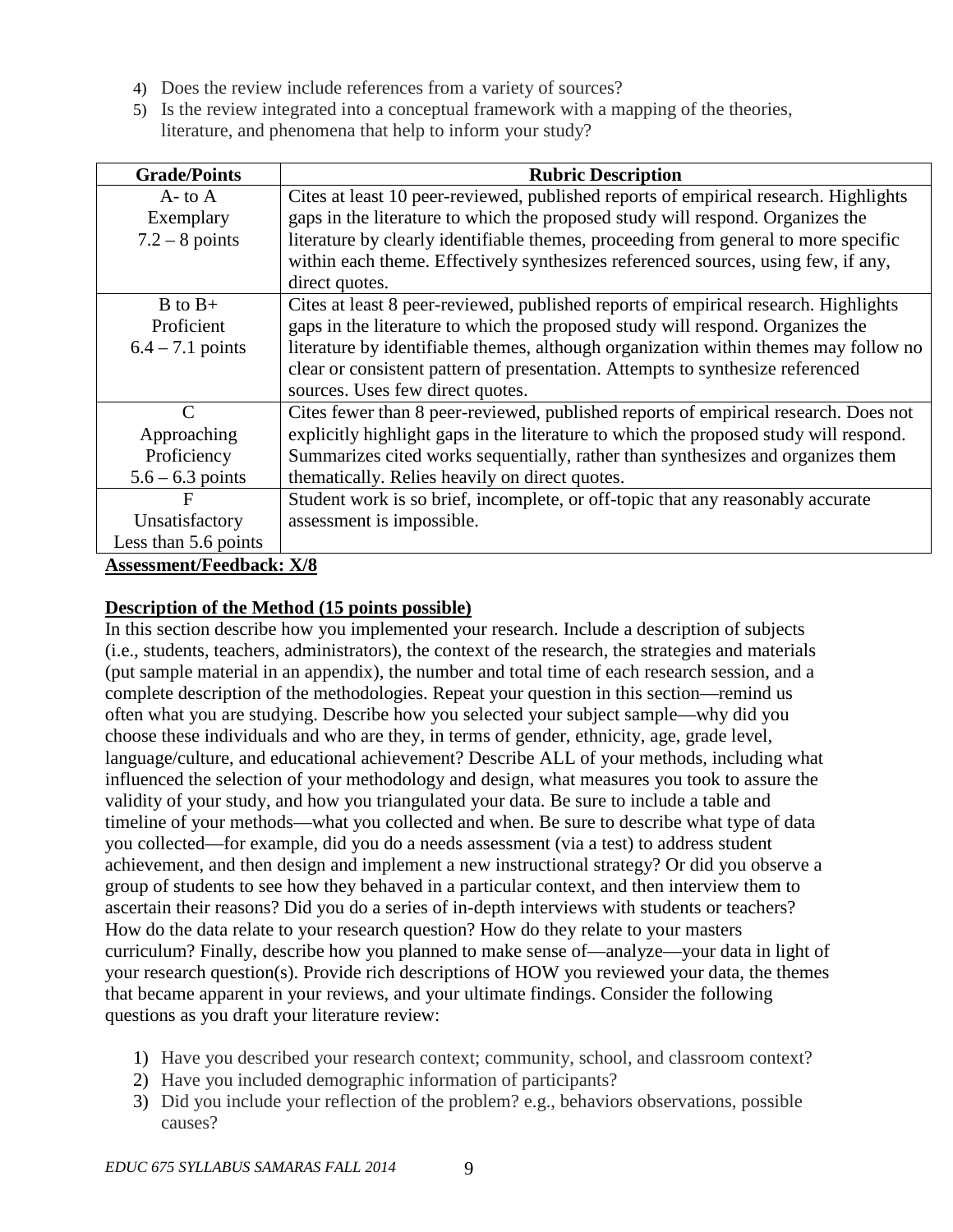- 4) Have you explained the reasons for your pedagogies based on your noticing of your classroom and the literature reviewed?
- 5) Have you described in detail what data you collected, how you collected it, and when you collected it, including data generated from your pedagogies and strategies?
- 6) Are your data from multiple sources?
- 7) Did you include a description of the pedagogical strategies you enacted?
- 8) Did you explain how you analyzed your data and include a data audit trail?
- 9) Have you included and explained the role of your critical friends in your data interpretations and validation?
- 10) Did you explore using visuals and technologies for analyzing and displaying your findings in a coherent manner?

| <b>Grade/Points</b>                                                                                                                                                                                                                                                                                                                                                                                                                                                                        | <b>Rubric Description</b>                                                               |
|--------------------------------------------------------------------------------------------------------------------------------------------------------------------------------------------------------------------------------------------------------------------------------------------------------------------------------------------------------------------------------------------------------------------------------------------------------------------------------------------|-----------------------------------------------------------------------------------------|
| $A$ - to $A$                                                                                                                                                                                                                                                                                                                                                                                                                                                                               | Explains, and justifies the appropriateness of the study design, procedures followed,   |
| Exemplary                                                                                                                                                                                                                                                                                                                                                                                                                                                                                  | sampling methods, data collection and analytical tools (including any statistical       |
| $13.5 - 15$ points                                                                                                                                                                                                                                                                                                                                                                                                                                                                         | tests), given the stated purpose of the study. Discusses ethical issues raised by study |
|                                                                                                                                                                                                                                                                                                                                                                                                                                                                                            | and explains how they were addressed.                                                   |
| $B$ to $B+$                                                                                                                                                                                                                                                                                                                                                                                                                                                                                | Explains the study design, procedures followed, sampling methods, and analytical        |
| Proficient                                                                                                                                                                                                                                                                                                                                                                                                                                                                                 | tools (including any statistical tests), given the stated purpose of the study.         |
| $12 - 13.4$ points                                                                                                                                                                                                                                                                                                                                                                                                                                                                         | Discusses ethical issues raised by the study and how they were addressed.               |
| C                                                                                                                                                                                                                                                                                                                                                                                                                                                                                          | Explains study design, procedures followed, sampling methods, and analytical tools      |
| Approaching                                                                                                                                                                                                                                                                                                                                                                                                                                                                                | (including any statistical tests), given the stated purpose of the study; explanations, |
| Proficiency                                                                                                                                                                                                                                                                                                                                                                                                                                                                                | however, are not fully developed. Mentions ethical issues raised by the study but       |
| $10.5 - 11.9$ points                                                                                                                                                                                                                                                                                                                                                                                                                                                                       | addresses them only superficially.                                                      |
| F                                                                                                                                                                                                                                                                                                                                                                                                                                                                                          | Student work is so brief, incomplete, or off-topic that any reasonably accurate         |
| Unsatisfactory                                                                                                                                                                                                                                                                                                                                                                                                                                                                             | assessment is impossible.                                                               |
| Less than 10.5 points                                                                                                                                                                                                                                                                                                                                                                                                                                                                      |                                                                                         |
| $\blacksquare$ $\blacksquare$ $\blacksquare$ $\blacksquare$ $\blacksquare$ $\blacksquare$ $\blacksquare$ $\blacksquare$ $\blacksquare$ $\blacksquare$ $\blacksquare$ $\blacksquare$ $\blacksquare$ $\blacksquare$ $\blacksquare$ $\blacksquare$ $\blacksquare$ $\blacksquare$ $\blacksquare$ $\blacksquare$ $\blacksquare$ $\blacksquare$ $\blacksquare$ $\blacksquare$ $\blacksquare$ $\blacksquare$ $\blacksquare$ $\blacksquare$ $\blacksquare$ $\blacksquare$ $\blacksquare$ $\blacks$ |                                                                                         |

### **Assessment/Feedback: X/15**

### **Results and Findings (15 points possible)**

In this section, indicate what you discovered or found as a result of your data gathering. Focus on results that are related to your research concern and answer your research questions or shed light on your research hypotheses. Introduce your findings before you begin to describe them, and remind us of your research question again. Organize this section in a way that makes sense for your data/findings—by student, by theme, by data source, etc. Use illustrative examples from your data to SHOW us your findings. Use tables to summarize and SHOW us what you've learned. Focus on what's truly interesting in your findings, even if you have limited data to support this. Feel free to use mini case studies to illustrate your findings, through the lens of a few students. Remember that the goal is to share what you learned about your teaching for yourself first; our goal is not NECESSARILY to extract findings that will be generalizable across EVERY teaching setting. Interpret your data in as much detail as possible, describing whether or not—or how—your findings corroborated your expectations. Were there any surprises in your findings? Can you think of any alternative explanations for your findings? Consider the following questions as you draft your results and findings:

- 1) Did you restate your research question and what was found through your research?
- 2) Are the findings thoroughly and adequately presented?
- 3) Is there convincing evidence to support your themes?
- 4) Is there connection and coherence among the separate themes?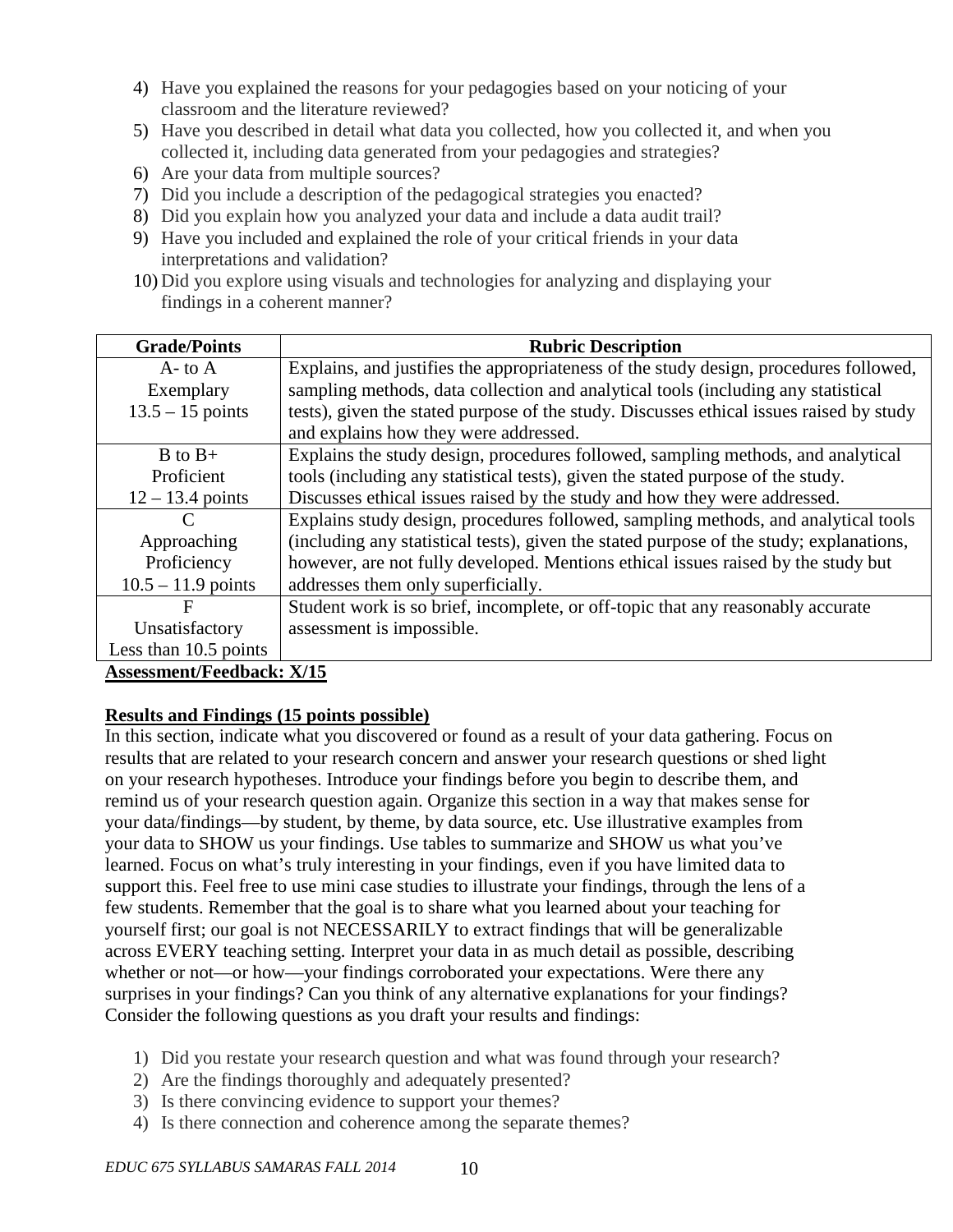5) Did you explain your findings to your critical friend to gain his or her perspective on your interpretations?

| <b>Grade/Points</b>              | <b>Rubric Description</b>                                                             |
|----------------------------------|---------------------------------------------------------------------------------------|
| $A$ - to $A$                     | Reports and interprets narrative and numerical data accurately, objectively, and      |
| Exemplary                        | concisely using analytical tools appropriate to the methodology. Highlights explicit  |
| $13.5 - 15$ points               | links between study outcomes, hypotheses (if stated), and the original research       |
|                                  | question.                                                                             |
| $B$ to $B+$                      | Reports and interprets narrative and numerical data accurately, objectively, and      |
| Proficient                       | concisely. For the most part, analytical tools are appropriate to the methodology.    |
| $12 - 13.4$ points               | Does not highlight explicit links between study outcomes, hypotheses (if stated), and |
|                                  | the original research question; however, such links may logically be implied.         |
| C                                | Reports and interprets narrative and numerical data with little apparent concern for  |
| Approaching                      | accuracy and objectively. Analytical tools are inappropriate to the methodology.      |
| Proficiency                      | Provides, at best, tenuous links between study outcomes, hypotheses (if stated), and  |
| $10.5 - 11.9$ points             | the original research question.                                                       |
| F                                | Student work is so brief, incomplete, or off-topic that any reasonably accurate       |
| Unsatisfactory                   | assessment is impossible.                                                             |
| Less than $10.5$ points          |                                                                                       |
| <b>Assessment/Feedback: X/15</b> |                                                                                       |

**Discussion, Reflection, Implications, Recommendations, and Action Plan (10 points possible)**

In this section reflect on the findings of your data collection and discuss what they might mean to you as a teacher and teacher researcher. What did you learn from the study? How did it relate to your masters curriculum? How will it influence your teaching—that is, based on the results and themes that emerged from the study, what changes will you make in your teaching? How will you share these findings with others? What are the implications for future research? Speculate on what it would mean if your data pointed in one direction versus another. Again, focus on what's truly interesting in your data/findings, even if you have limited information to support this. Make some bold recommendations for how we might serve students better. Be sure to describe what all of this information—the teacher research process, your data, your findings—mean to you as a professional and a person**.** Describe how you might share the findings of your paper—with your principal, your grade level team, other teachers who are working with these students, use it in a workshop, claim it as an area of expertise on your resume, etc. Be sure to describe potential implications of your study and its findings for other teachers and for education policymakers. Consider the following questions as you draft your discussion, reflection, implications, recommendations, and action plan:

- 1) Have you adequately explained the implications of your study to your students' learning?
- 2) Have you adequately explained the implications of your study to your professional development?
- 3) Have you adequately explained the implications of your study to your teaching and reframing of your practice? Revisit your original research question. Take a retrospective journey and reflect back on the "self" or your role and the conscious (and perhaps at the time unconscious) consequences of your actions in the process of studying your teaching practice.
- 4) Have you adequately explained the implications of your study to the education field?
- 5) Have you adequately explained the relevance of your study to national and state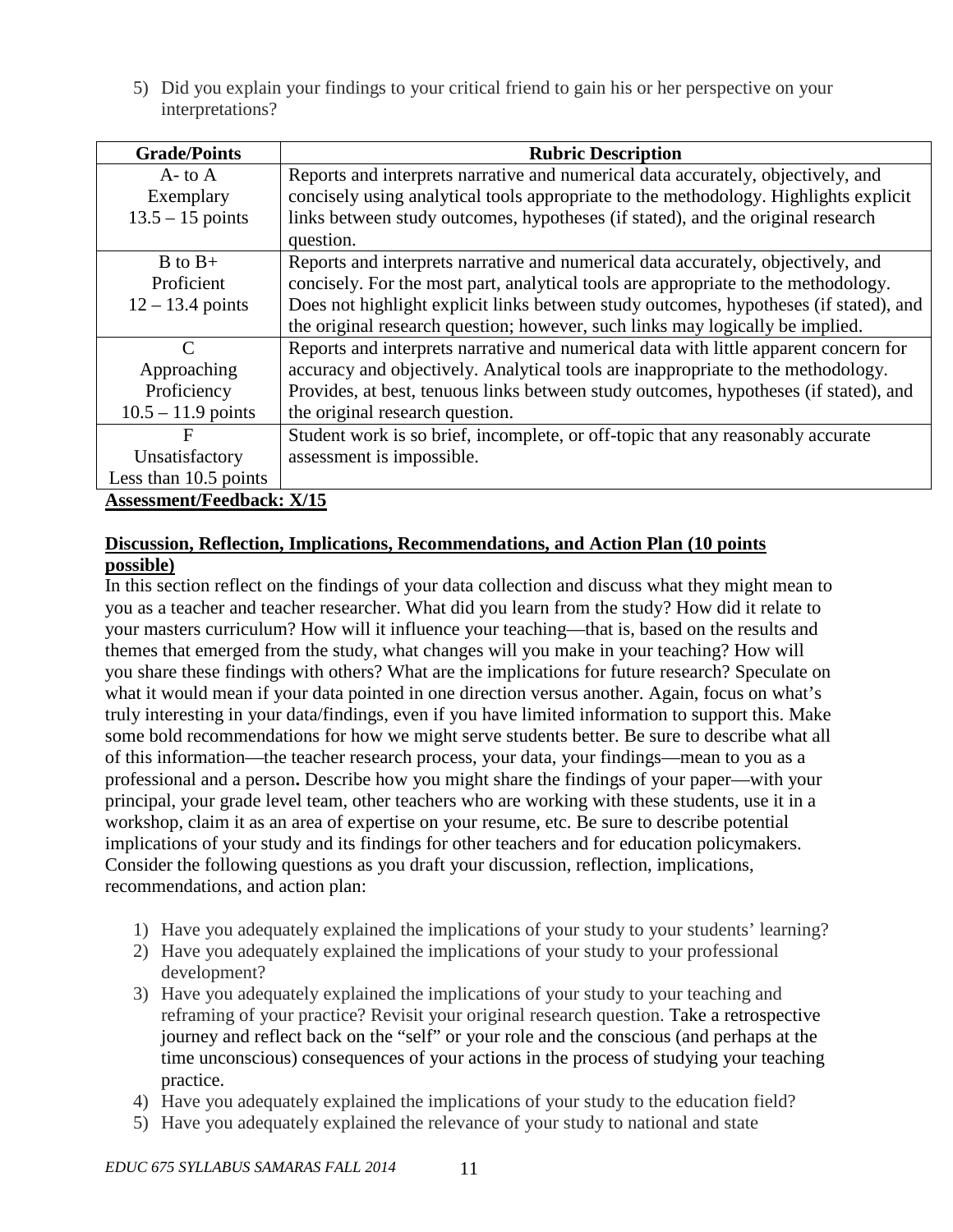education standards?

- 6) Have you discussed any limitations?
- 7) Have you identified areas for future research possibilities?

| <b>Grade/Points</b>      | <b>Rubric Description</b>                                                                |
|--------------------------|------------------------------------------------------------------------------------------|
| $A$ - to $A$             | Offers evaluation of the study's strengths and weaknesses. Addresses                     |
| Exemplary                | theoretical/practical implications of study findings including how they will be          |
| $9 - 10$ points          | shared with others. Highlights threats to validity, reporting on how they were           |
|                          | addressed. Supports assertions/interpretations using sound arguments consistent          |
|                          | with study findings. Describes recommendations for future research, and how results      |
|                          | will be applied in the practice.                                                         |
| $B$ to $B+$              | Addresses theoretical/practical implications of study findings including how they        |
| Proficient               | will be shared with others. Highlights threats to validity, reporting on how they were   |
| $8.0 - 8.9$ points       | addressed. Supports assertions/interpretations using sound arguments consistent          |
|                          | with study findings. Does not describe recommendations for future research, nor          |
|                          | how results will be applied                                                              |
| $\mathcal{C}$            | Addresses practical implications of study findings including how they will be shared     |
| Approaching              | with others. Attempts to discuss threats to validity, but does so superficially and/or   |
| Proficiency              | fails to offer antidotes. Does not consistently support assertions/interpretations using |
| $7 - 7.9$ points         | sound arguments consistent with study findings. Does not describe                        |
|                          | recommendations for future research, nor how results will be applied in practice.        |
| F                        | Student work is so brief, incomplete, or off-topic that any reasonably accurate          |
| Unsatisfactory           | assessment is impossible.                                                                |
| Less than 7 points       |                                                                                          |
| Accormont/Foodbook: Y/10 |                                                                                          |

**Assessment/Feedback: X/10**

#### **References, Appendices, Writing Styles, Mechanics, and General Notes (5 points possible)**

Include a complete list of references in APA format. Append all appropriate materials, including, if relevant, any questionnaires, inventories, assessments, sample student work, etc. Include at least one example of each tool you use—it's ideal to include one blank version and one version completed by one of your research subjects. In addition, follow these general guidelines:

- The model for your study report is not a masters thesis nor traditional class research paper, but rather an article prepared for submission to a journal that focuses more on practice than theory.
- You may find it helpful to select a journal whose research emphasis and readership match your research topic and follow its manuscript submission criteria. Chapter 8 in the Mills text presents a sample article.
- It is expected that the entire project will be described in a 25-30 page paper; please do not exceed the 30-page limit.
- Write in the past tense as much as it makes sense to do so
- Your paper does not have to be anonymous; you can include names, as this is an internal document and will not be shared anywhere outside of our class
- Be sure to make a personal and professional connection to your topic and project
- Citations are not necessary in the introduction
- Feel free to revise your questions based on data, to make these questions more focused

Consider the following questions as you draft your references and appendices and consider the overall writing quality of your paper: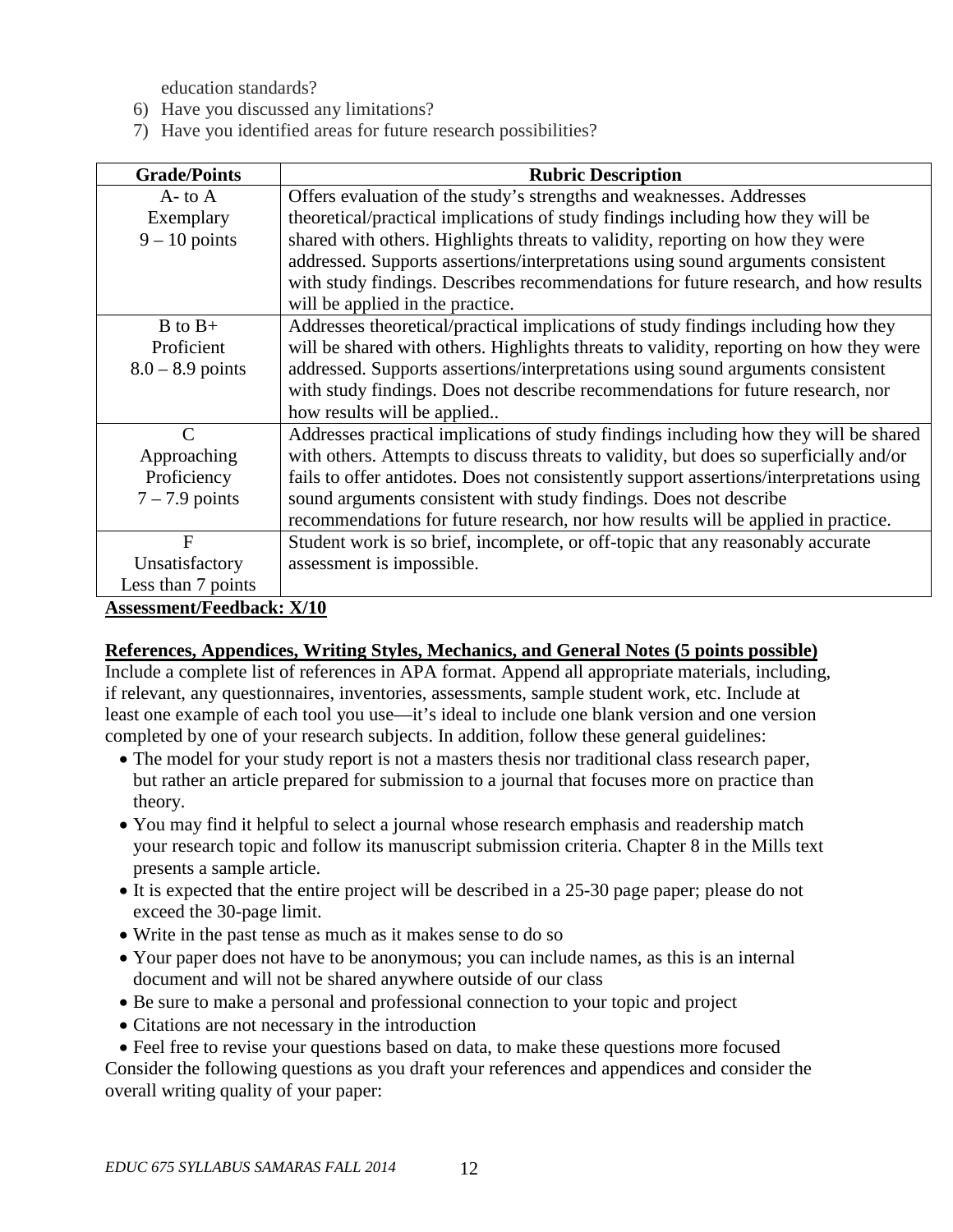- 1) Did you follow the APA style for the report for a running head, page numbering, references, citations, and the appendix? Does the report include a title page with project title, author's name, and author's professional affiliation?
- 2) Are references current and from different sources?
- 3) Are all references cited in the research report included in the references? Have you provided a complete reference list of all print and nonprint (Internet) references?
- 4) Is the report coherent, concise, and well-structured with a clear purpose?
- 5) Is the report grammatically correct with proper usage of language?
- 6) Does the report have your distinctive focus and voice? Have you used professional language (i.e., no jargon)? Have you written in an accessible style and presentation?

| <b>Grade/Points</b> | <b>Rubric Description</b>                                                  |
|---------------------|----------------------------------------------------------------------------|
| $A$ - to $A$ +      | Paper is well written with no notable drafting errors. Voice, verb tense,  |
| Exemplary           | and writing style are consistent throughout. Technical terms are used      |
| $4.5 - 5$ points    | precisely and accurately, reflecting a firm understanding of underlying    |
|                     | concepts. Text is original; opinions and propositions are supported by     |
|                     | strong logic and formal references to published research. Sections are     |
|                     | linked with unifying transitions, giving the report a clear sense of       |
|                     | direction. Paper adheres to formatting specifications provided in course   |
|                     | text and materials. Citations/references page follow APA style.            |
| $B$ to $B+$         | Paper is well written with few notable drafting errors. Voice, verb tense, |
| Proficient          | and writing style are generally consistent with few exceptions that do not |
| $4 - 4.4$ points    | substantially diminish readability. Most technical terms are used          |
|                     | correctly, reflecting adequate understanding of the underlying concepts.   |
|                     | Text is original, but opinions and propositions are not consistently       |
|                     | supported by logic and references to published research. Transitions do    |
|                     | not connect sections seamlessly but do not substantially diminish          |
|                     | readability. Paper does adhere to formatting specifications provided in    |
|                     | course text and materials. Citations/references page do not follow APA     |
|                     | style.                                                                     |
| $\overline{C}$      | Paper falls short of accepted standards for master's level composition.    |
| Approaching         | Drafting errors and error patterns are widespread. Voice, verb tense, and  |
| Proficiency         | writing style vary from section to section. Technical terms are used       |
| $3 - 3.9$ points    | incorrectly and/or imprecisely, reflecting only a rudimentary              |
|                     | understanding of the underlying concepts. Text is formulaic, relying       |
|                     | heavily on paraphrases and "borrowed" materials not formally cited.        |
|                     | Transitions are weak, contributing to an apparent lack of direction. Paper |
|                     | does not adhere to formatting specifications provided in course text and   |
|                     | materials. Citations and references page do not follow APA style.          |
| $\overline{F}$      | Paper is so brief, incomplete, or off-topic that any reasonably accurate   |
| Unsatisfactory      | assessment is impossible.                                                  |
| Less than 3 points  |                                                                            |
|                     |                                                                            |

#### **Assessment/Feedback: X/5 Overall Assessment/Feedback: for PBA X/60**

# **Grading Scale for Research Project**

*Exemplary*: 60 points. Substantially meets the project and report requirements. All criteria are addressed fully.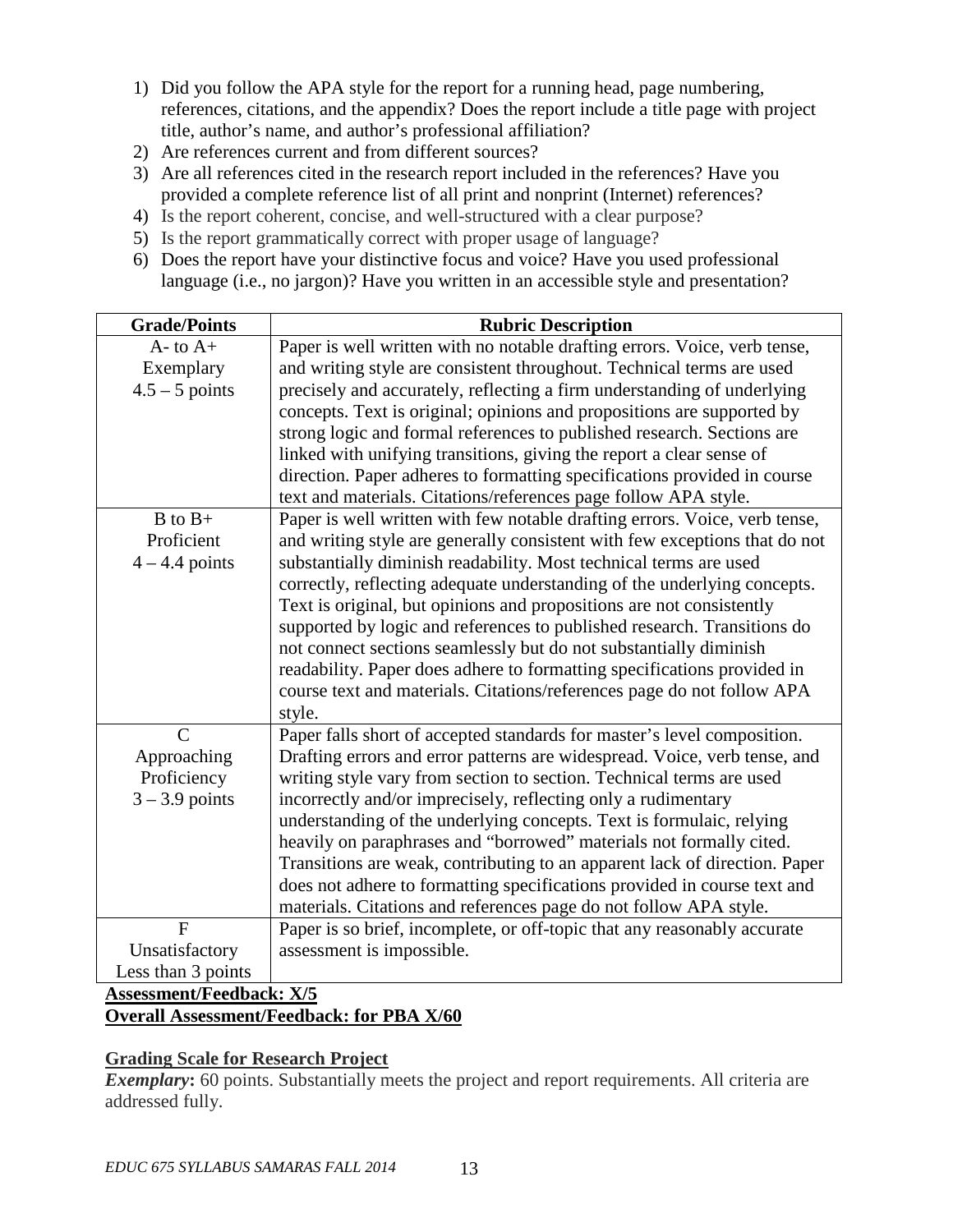*Accomplished:* 56-59 points. Meets the project and report requirements. Criteria adequately addressed.

**Developing:** 55-53 points. Meets some, but not all, of the project and report requirements. Weaknesses in addressing some of the criteria. Consider revision.

*Undeveloped*: 53 points and below. Does not meet the project and report requirements. Weaknesses in addressing the majority of the criteria. Needs significant revision.

#### **M.Ed. Program Exit Requirement**

The M.Ed. Program exit requirement is a teacher research impact presentation which is completed during your capstone course, EDUC 675. *The Teacher Research Impact Presentation is an ungraded requirement for* EDUC 675, however, students are required to successfully complete a Teacher Research Impact Presentation in order to exit and graduate from the Secondary Education program. Your grade for EDUC 675 will be posted only upon successful completion of the Teacher Research Impact Presentation requirements and submission of the complete presentation to Taskstream.

#### *Teacher Research Impact Presentation*

Working in small groups—likely your critical friends or peer review group—you will identify one authentic, alternative, preferably contemporary media-based method through which you will share the impact of your teacher research. While you will make a brief presentation of your individual research findings in class, the mission of this assignment is for your group to design and enact a presentation that moves the public understanding of your group members' studies along. You might choose to create a collective presentation on your group members' projects or you might highlight one group member's project and findings. You might decide to present your knowledge about a theme or topic which is central to each of your teacher research topics such as differentiation or classroom environments. You might highlight the very importance of teacher research or summarize the findings of your group members' efforts. You are encouraged to display and present these findings in an alternative setting and through creative means, with your primary goal being engaging in an exercise in demonstrating the significance of your teacher research to the broader world. You may potentially share your project with the Secondary Program Faculty and members of the larger college or educational community.

| Grade | <b>Standards</b>              | <b>Grading</b> | <b>Grade Points</b> | <b>Graduate Courses</b> |
|-------|-------------------------------|----------------|---------------------|-------------------------|
| A     | Meets Standard                | $93 - 100$     | 4.00                | Satisfactory /          |
|       |                               |                |                     | Passing                 |
| $A-$  | Meets Standard                | $90 - 92.9$    | 3.67                | Satisfactory /          |
|       |                               |                |                     | Passing                 |
|       | Approaches                    | $88 - 89.9$    | 3.33                | Satisfactory /          |
| $B+$  | Standard                      |                |                     | Passing                 |
| B     | Approaches                    | $83 - 87.9$    | 3.00                | Satisfactory /          |
|       | <b>Standard</b>               |                |                     | Passing                 |
|       |                               |                |                     | Please note that B-     |
| $B-$  | Approaches<br><b>Standard</b> | $80 - 82.9$    | 2.67                | is not a passing        |
|       |                               |                |                     | course grade.           |

#### **Grading Scale for Course**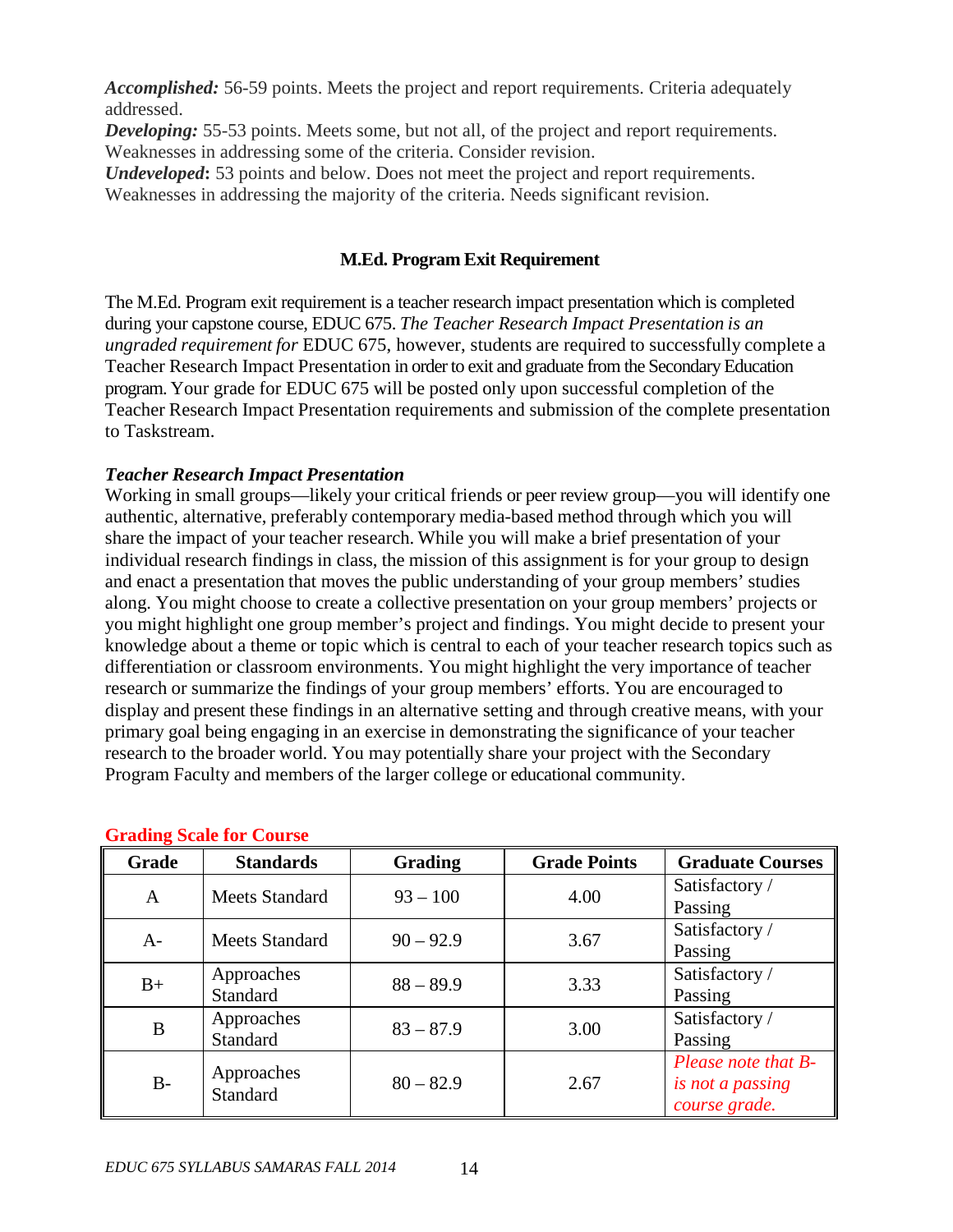#### **READING RESOURCES**

#### *Teacher Research*

- Falk, B., & Blumenreich, M. (2005). *The power of questions: A guide to teacher and student research.* Portsmouth, NH: Heinemann.
- Goodnough, K. (2001). Teacher development through action research. *Action in teacher education,23* (1), 37-46. Access through GMU, Library, e-journal.
- Greely, K. (2000). *Why fly that way?: Living community and academic achievement.* NY: Teachers College.
- Hubbard, R. S., & Power, B. (1999). *Living the questions: A guide for teacher-researchers.*  Portland, ME: Stenhouse.
- Kagan, D. M. (1993). *Laura and Jim and what they taught me about the gap between educational theory and practice.* NY. State University of New York Press.
- Leedy, P. D., and Ormrod, J. E. (2001). *Practical research: Planning and design.* Upper Saddle River, NJ: Merrill.
- MacLean, M.S. & Mohr, M. (1999). *Teacher-researchers at work*. National Writing Project, Berkeley, CA.
- Samaras, A. P., & Freese, A. R. (2006). *Self-study of teaching practices primer.* New York, NY: Peter Lang.
- Samaras, A. P., Freese, A. R., Kosnik, C., & Beck, C. (Eds.) (2008). *Learning communities in practice.* The Netherlands: Springer Press.
- Samaras, A. P., Freese, A. R., Kosnik, C., & Beck, C. (Eds.) (2008). *Learning communities in practice.*  The Netherlands: Springer Press.
- Seidman, I. (1998). *Interviewing as qualitative research: A guide for researchers in education and the social sciences.* New York: Teachers College Press.
- Zenkov, K. & Harmon, J. (2009). Picturing a writing process: Using photovoice to learn how to teach writing to urban youth. *Journal of Adolescent and Adult Literacy, 52*(7), 575-584*.*

#### *Data Analysis*

- Bogdan, R. C., & Biklen, S. K. (2007). *Qualitative research for education: An introduction to theory and methods*. Boston, MA: Allyn & Bacon.
- Czaja, R., & Blair, J. (1996). *Designing surveys: A guide to decisions and procedures.* Thousand Oaks, CA: Pine Forge Press.
- Miles, M. B., & Huberman, A. M. (1994). *Qualitative data analysis*. Thousand Oaks, CA: Sage.
- Patton, M. Q. (1990). *Qualitative evaluation and research methods (Second Edition).* CA: Sage.
- Rovessi, C., & Carroll, D. J. (2002). *Statistics made simple for school leaders.* Lanham, MD: Scarecrow Press.
- Salkind, N. (2000). *Statistics for people who think they hate statistics.* Thousand Oaks, CA: Sage.
- Saldaña, J. (2009). *The coding manual for qualitative researchers.* Thousand Oaks, CA: Sage.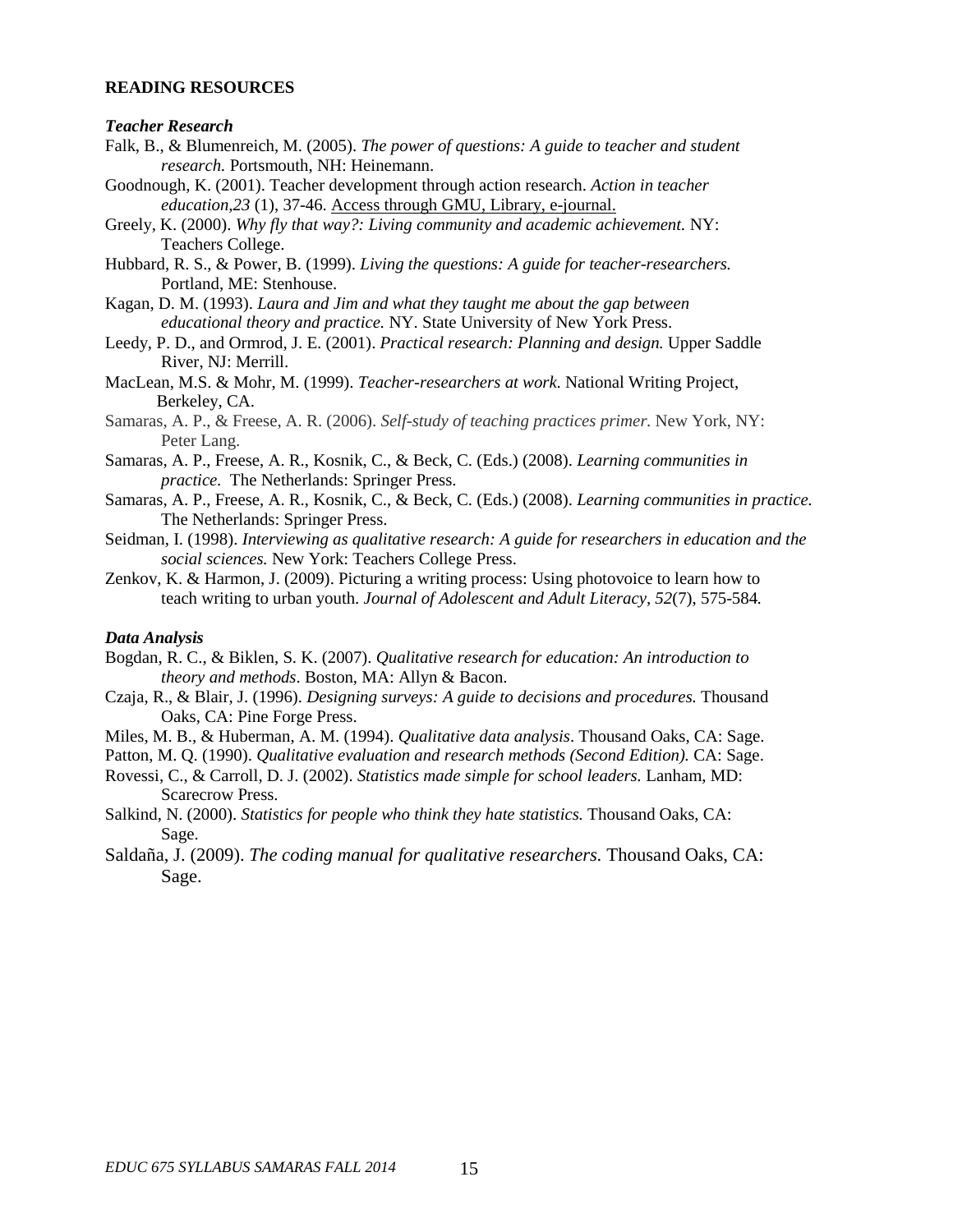#### *Research and Writing*

- American Psychological Association (2009*). Publication Manual of the American Psychological Association*. American Psychological Association: Washington, DC. (Available at library).
- Booth, W. C., Colomb, G. G., & Williams, J. M. (1995). *The craft of research*. Chicago, IL: The University of Chicago.
- Dahl, K. K. (1992). *Teacher as writer: Entering the professional conversation.* Urbana, IL: NCTE.

*Writing a Research in Action Paper*

[Writinghttp://www.gmu.edu/departments/english/composition/wits/research/index.html](http://www.gmu.edu/departments/english/composition/wits/research/index.html)

*Help with Research* <http://library.gmu.edu/mudge/Dox/basics.html>

*Data Collecting Tools:* Go to Google docs, then spreadsheets to create survey. Also Survey Monkey<http://www.surveymonkey.com/home.asp>

#### *National Reports and Test Reporting Centers*

- [The Nation's Report Card/](http://nces.ed.gov/nationsreportcard/)National Assessment of Educational Progress <http://nces.ed.gov/nationsreportcard/>
- National Center for Educational Statistics http://nces.ed.gov/help/sitemap.asp
- TIMSS and PIRLS [The International Math and Science Study](http://www.timss.org/) and International Literacy Study <http://www.timss.org/>
- Best Evidence/School Reform Reports/School Models. Johns Hopkins University http://www.bestevidence.org/index.htm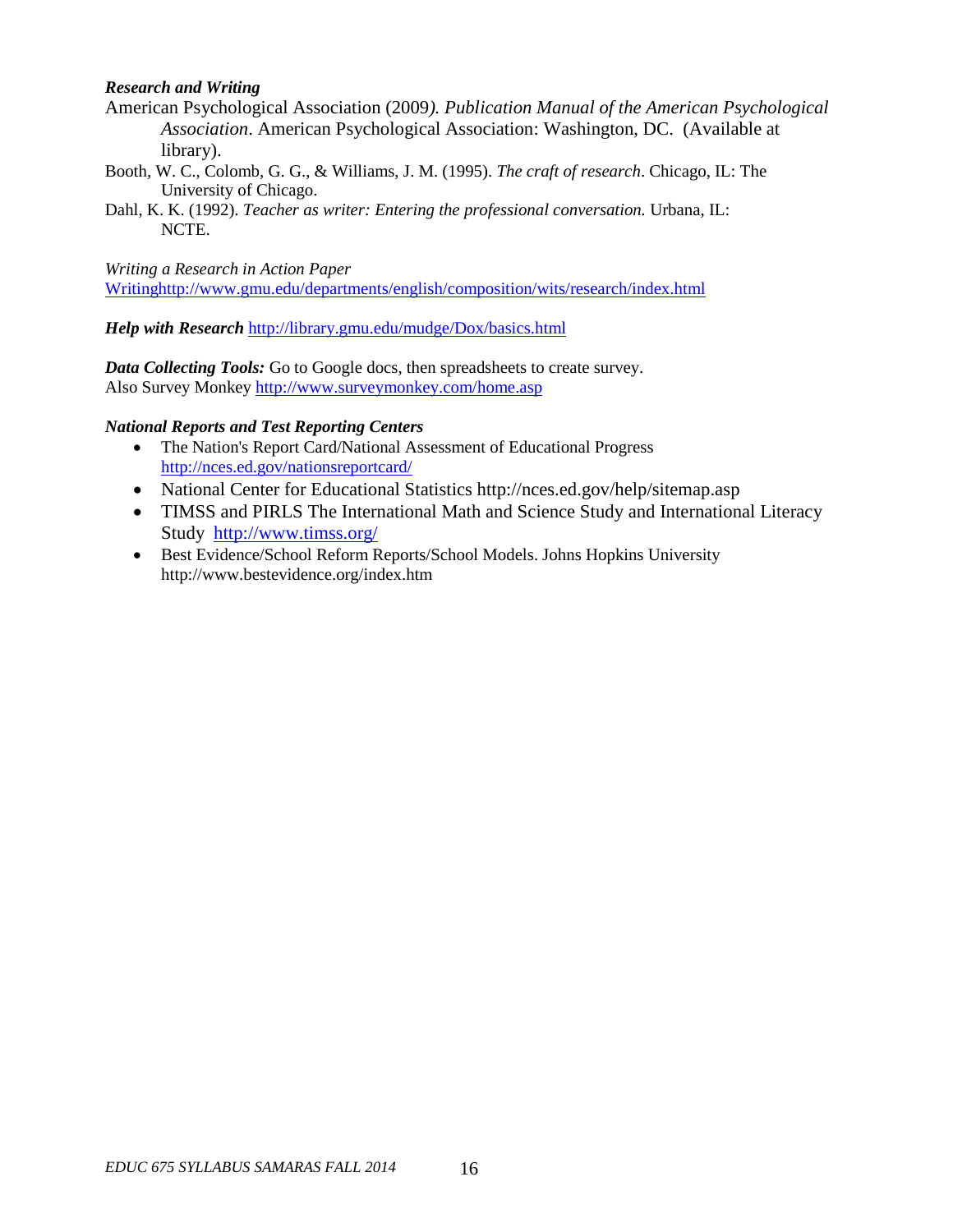| Week                     | <b>Topics</b>                                           | <b>Assignments</b><br>Post on Class Discussion<br>thread before class.<br>Red font require peer review | <b>Readings</b><br>Chapters in text<br>Exemplars located in Bb folder        |
|--------------------------|---------------------------------------------------------|--------------------------------------------------------------------------------------------------------|------------------------------------------------------------------------------|
| Week #1                  | <b>Introduction to Course</b>                           | Upload a picture of                                                                                    | During the first week, read                                                  |
| 8/25                     | Self-Study Teacher                                      | yourself on the class<br>discussion thread                                                             | Preface, Chapter 1, and Appendix<br>A                                        |
| Campus                   | Research                                                |                                                                                                        |                                                                              |
|                          | Working with Critical<br>Friends                        | In-class activity: "I<br>wonder activity"<br>CFI: 1.1 pp. 5-6                                          | Overview Self-Study Resource<br>Center at<br>http://www.sagepub.com/samaras/ |
|                          | Finding your Research<br>Question                       |                                                                                                        |                                                                              |
| 9/1                      | No Class: Labor Day<br>Holiday                          |                                                                                                        |                                                                              |
| Week #2<br>9/8<br>Campus | Refining your Research<br>Question (RQ)                 | <b>Discussion Thread</b><br><b>Assignment 1: Post</b><br>Research Artifact &                           | Chapters $2 & 4$                                                             |
|                          | Rationale and argument for<br>why your research matters | Memo. Use CFI 5.3 pp.<br>104-106                                                                       |                                                                              |
|                          |                                                         | Start digging through<br>literature                                                                    |                                                                              |
| Week #3<br>9/15          | <b>Research Design Matters</b>                          | <b>Discussion Thread</b><br><b>Assignment 2: Post RQ</b>                                               | Chapters $6 & 7$                                                             |
| Campus                   | Being an Ethical Teacher<br>Researcher                  | & Rationale                                                                                            |                                                                              |
| Week #4<br>9/22          | <b>Collecting Data</b>                                  | <b>Discussion Thread</b><br><b>Assignment 3: Post Data</b>                                             | Chapter 8 & 9                                                                |
| Campus                   | Using the literature to<br>inform your study            | Collection<br>Use CFI 8.1, pp. 171-172                                                                 |                                                                              |
|                          |                                                         | Bring your laptop                                                                                      |                                                                              |
| Week #5                  | Develop literature review                               | Use electronic databases                                                                               | <b>Research Exemplars</b>                                                    |
| 9/29<br><b>Online</b>    | <b>Examining Exemplars</b>                              | to build your literature<br>review                                                                     | L. Behling and C. Pence                                                      |
| Week #6                  | Charting your Research                                  | <b>Discussion Thread</b>                                                                               | <b>Research Exemplars</b>                                                    |
| 10/6                     | Design                                                  | <b>Assignment 4: Post</b>                                                                              | M. Sawyers and E. Corbin                                                     |
| <b>Online</b>            |                                                         | <b>Research Proposal</b>                                                                               |                                                                              |
|                          | <b>Examining Exemplars</b>                              | Use CFI 6.3, pp. 123-126                                                                               |                                                                              |
| 10/13                    | No Class: Columbus<br>Recess                            |                                                                                                        |                                                                              |
|                          |                                                         |                                                                                                        |                                                                              |
|                          |                                                         |                                                                                                        |                                                                              |
|                          |                                                         |                                                                                                        |                                                                              |
|                          |                                                         |                                                                                                        |                                                                              |
|                          |                                                         |                                                                                                        |                                                                              |